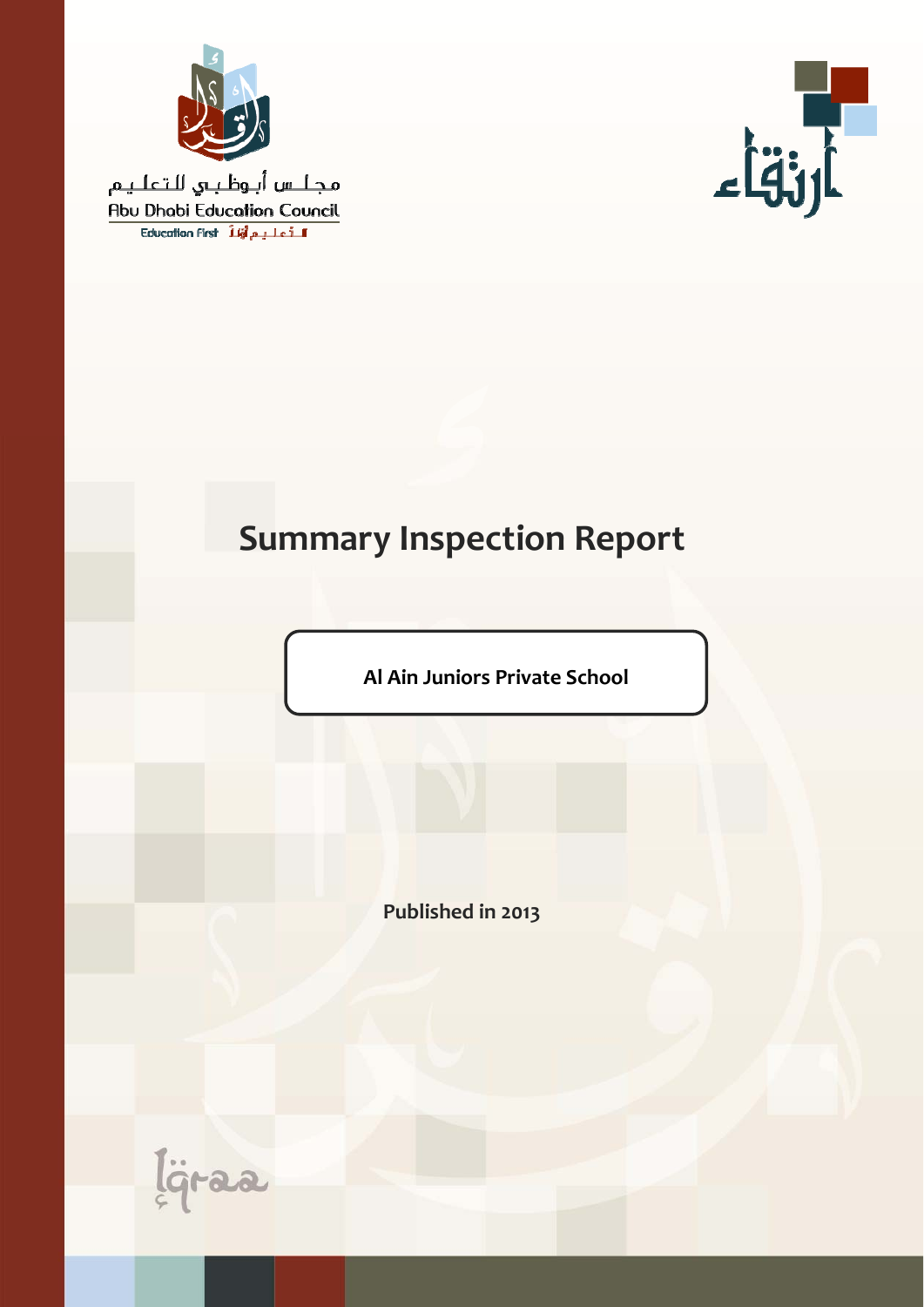



#### Al Ain Juniors Private School

| <b>Inspection Date</b>    | $5^{\text{th}}$ – $8^{\text{th}}$ November, 2012                                    |  |  |
|---------------------------|-------------------------------------------------------------------------------------|--|--|
| School ID#                | 134                                                                                 |  |  |
| <b>Type of School</b>     | Private                                                                             |  |  |
| Curriculum                | Indian (CBSE) and British (IGCSE)                                                   |  |  |
| <b>Number of Students</b> | 2,703                                                                               |  |  |
| <b>Age Range</b>          | $4 - 18$ years                                                                      |  |  |
| <b>Gender</b>             | Mixed                                                                               |  |  |
| Principal                 | Leonard Murphy                                                                      |  |  |
| <b>School Address</b>     | Al Ain Juniors School, Site No 1424, Post Box No 80718,<br>Falaj Hazza, Al Ain, UAE |  |  |
| <b>Telephone Number</b>   | $(+971)$ 03 7810043 / (+971) 03 7810077                                             |  |  |
| <b>Fax Number</b>         | (+971) 03 7810058 (British) and (+971) 03 7820733 (Indian)                          |  |  |
| Email (ADEC)              | alainjuniors.pvt@adec.ac.ae                                                         |  |  |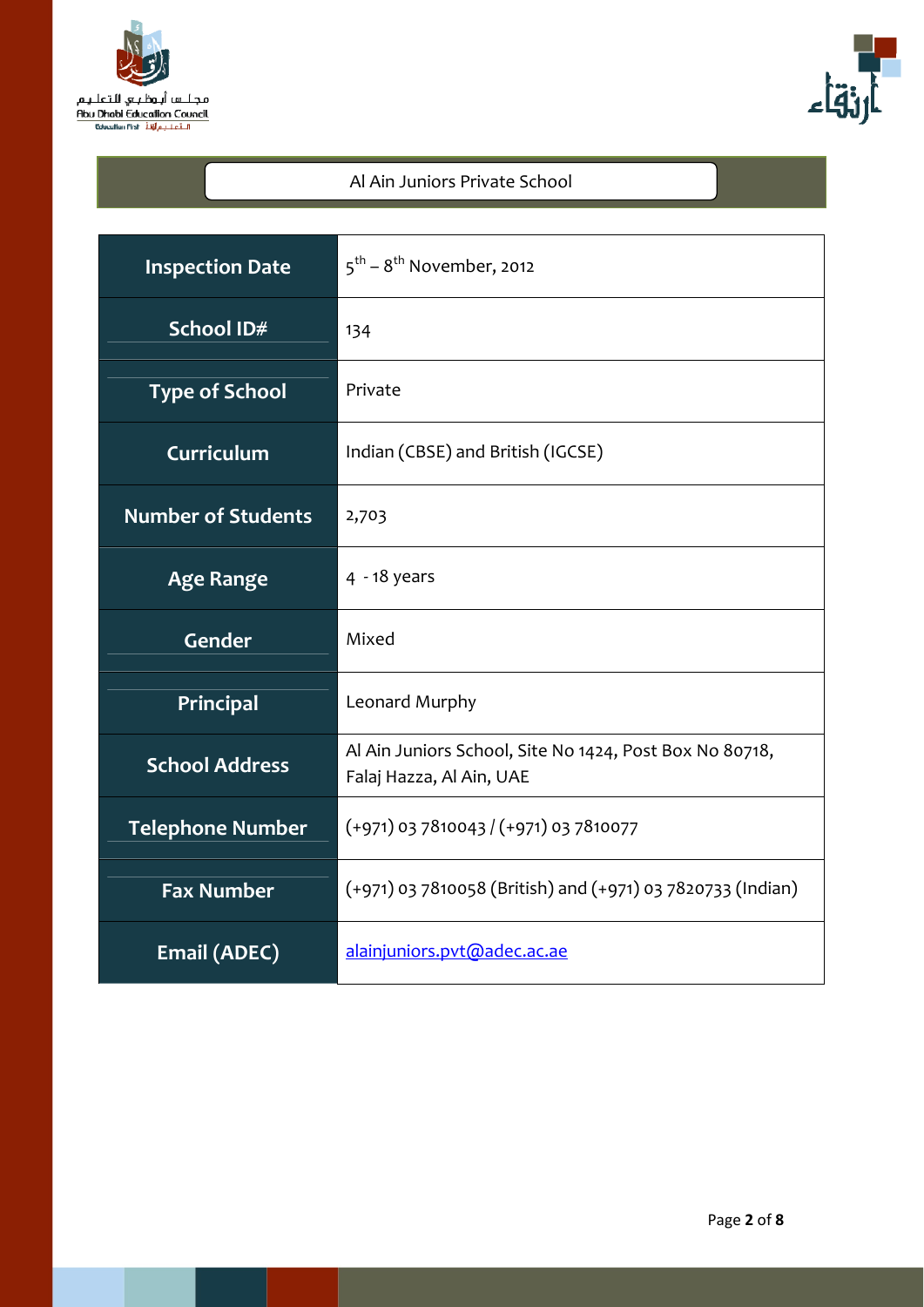



### **Introduction**

The school was inspected by 6 inspectors. During their time in school, the inspection team observed 119 lessons, attended assemblies, observed students arriving and leaving school and watched the students during break times. They also met with the chief academic officer and principal, owners, the academic head-teachers, phase coordinators, subiect leaders, teachers and students. Inspectors examined students' work and school documentation on administration and finance and analysed parents' responses to the inspection questionnaire.

## **Description of the School**

The school was established in 1989, initially as a small villa school, within the Falaj Haza'a area of Al Ain. It forms part of the AJ Group of schools, which includes Al Ain Juniors Nursery, Zakher Private School, The Hope Centre for students with special educational needs and Focal Point Management Consultancy.

There are 1,446 boys and 1,257 girls in the school. There are 45 nationalities within the school and 2% are local. The rest come from a wide range of other countries, including India (45%), Pakistan (18%), Egypt (11%), Palestine (8%) and Sudan (7%)*.*  Sixty seven percent of students are Muslim. The aims of the school include the intention to 'imbibe young people to be high achievers with extraordinary determination, to set right goals in education, morality, attitude, ethics and values'.

The school delivers two curricula: the Indian Central Board of Secondary Education (CBSE) curriculum and one based on the UK system. The latter prepares students for Cambridge Board 'O levels', International General Certificate of Secondary Education (IGCSE) exams, followed by 'AS' and 'A2' levels for those who choose to stay on until the end of Grade 12.

Students follow their chosen curriculum from the start of Kindergarten (KG). At the time of the inspection, there were 186 children following the UK KG curriculum and 223 following the Indian KG curriculum. 54% of those in Grades 1 to 12 are studying the UK curriculum, of which 53% are boys. 1,257 students are studying the Indian curriculum, of which 53% are boys. Students who arrive from other countries are assessed on entry in order to establish the standard of their work. Students are from mixed socio‐economic backgrounds. Fees are around one third higher for the UK curriculum, which range from AED 6,155 for KG to AED 13,148 for G12 (excluding book costs and transport). These fees are low and can be paid by instalments in order to spread the cost; there are discounts for siblings and for the children of serving members of staff.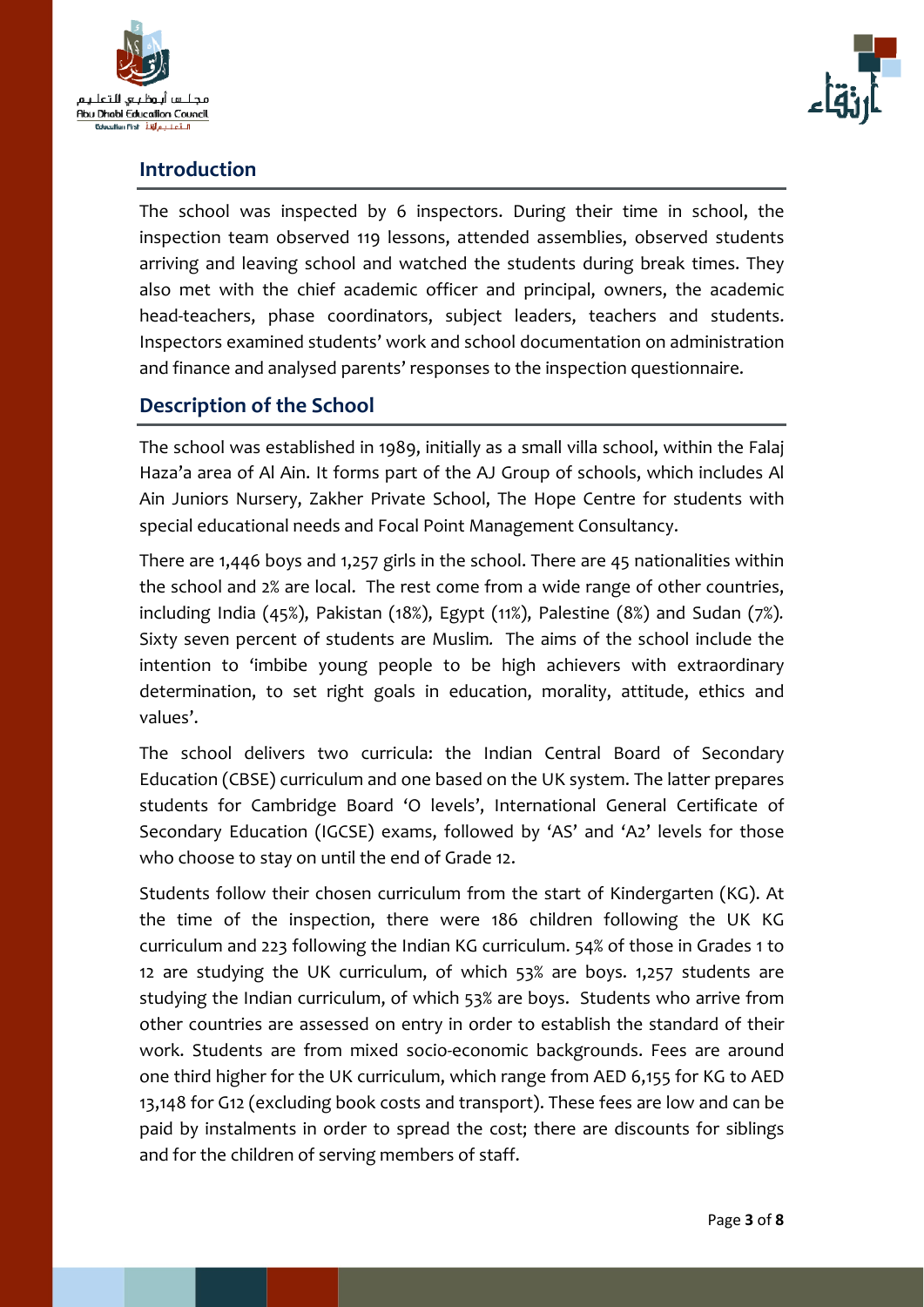



Staff salaries range between AED 2,600 and AED 6,500 per month depending on experience and qualifications. The current principal has been in post for two years.

| The Effectiveness of the School | <b>Band A</b> | Grade 3 |
|---------------------------------|---------------|---------|
|---------------------------------|---------------|---------|

**Inspectors judged Al Ain Juniors School to be in Band A; that is a high performing school.** 

The overall standard of students' work and progress made in the CBSE curriculum is above average. Pass rates have risen over the last three years and are consistently above the Indian, Delhi and Chennai averages. Standards are particularly high and rising in business studies, economics and marketing, with two thirds of students obtaining the highest grades. Standards are also above average in English, physics, chemistry, biology and information and communication technology (ICT) and average in mathematics. Girls' pass rates exceed boys' and both are much higher than their peers elsewhere. The proportion of students gaining the highest grades in English has fallen over the last three years but remains above average.

Standards in the UK curriculum are in line with worldwide averages at both IGCSE and A level. In G10, standards are above average in English as a second language, Arabic, physics, biology and Pakistan Studies. In G12, the proportion gaining A or A\* matches worldwide standards in mathematics, physics, chemistry and biology; Pakistani students do particularly well in English and the sciences.

The standard of students' work and progress made are satisfactory in Arabic and social studies. Although the time provided for Arabic lessons is less than required to be complaint with Ministry of Education (MoE) guidelines, students read classical Arabic expressively and understand, recognise and apply correct grammar and punctuation. Students make good progress in Islamic studies.

Students' personal development is very good. The overwhelming majority are highly committed learners and students develop into mature and very polite young people. Relationships between students and with staff are very good. Students' maturity makes a significant contribution to the school's calm and purposeful atmosphere and they are proud to belong to a supportive community within which learning has a high priority. Students feel safe and secure and older students speak expressively about how they see their school as a family where all are of equal importance. They share their ideas sensibly and students of all ages speak confidently in public. They are self-assured and enjoy leading assemblies and performances.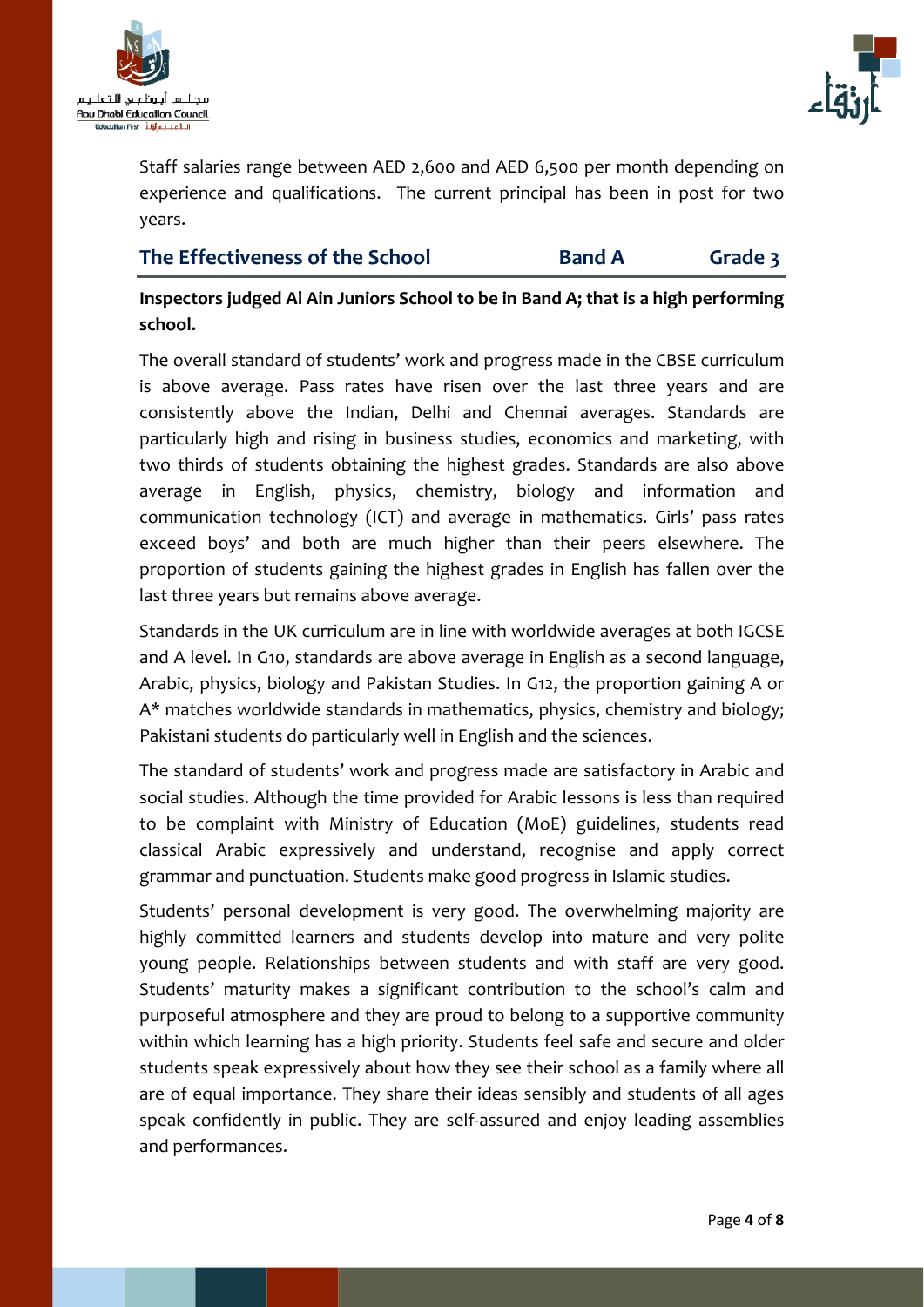



Most of the students take part in a wide range of out of school activities and visits. They enjoy volunteering in, for example, The Hope Centre and relish opportunities for responsibility, such as acting as House and Class Captains and sports leaders. Students are aware of the importance of living healthily and taking regular exercise. They regularly and successfully compete in local and national sports tournaments.

The overall quality of teaching is satisfactory and improving. The most effective lessons tend to be in the upper grades and are characterised by teachers' good subject knowledge, open ended questioning and use of strategies such as hot seating and role play. During these lessons, teachers have high expectations of behaviour and effort, resulting in students' constructive attitudes to work and good overall progress. Occasional use of video footage, posters and research helps to enliven learning and, in some cases, teachers successfully build on the students' prior experiences to enhance understanding of scientific concepts such as heat conduction and insulation.

During some lessons, teachers talk too much and provide too few opportunities for students to work independently. In addition, some teachers do not wait for students to respond in English, their second or third language. While teachers encourage self and peer assessment, they do not always provide clear success criteria so that students cannot evaluate how well they are progressing. While there are opportunities for students to undertake the optional Australian ASSET test system for Grades 4 to 6, in English, mathematics and science, only some parents pay the additional cost. The school has recently introduced the standardised Comprehensive Continuous Evaluation tests (CCE) into the CBSE curriculum and National Curriculum SAT tests into the UK curriculum for Grades 2 to 6. These procedures have the potential to enable teachers to measure and compare the progress of cohorts and individual students with other schools, such as those within the AJ Group. The introduction of continual assessment is at an early stage. Some teachers reinforced students' understanding effectively by using resources well and supplementing them with articles they have personally made or chosen.

Since the last inspection, the school has worked hard to improve provision in KG. It has introduced a new curriculum which is based upon England's Early Years Foundation Stage (EYFS). This represents a significant improvement and this initiative has been supported by large investments in staff training, alterations to the building and an improved range of learning resources. Teachers are still adapting to this new approach and there continue to be shortcomings in the extent to which teachers are assessing children's individual needs and are adapting the curriculum accordingly.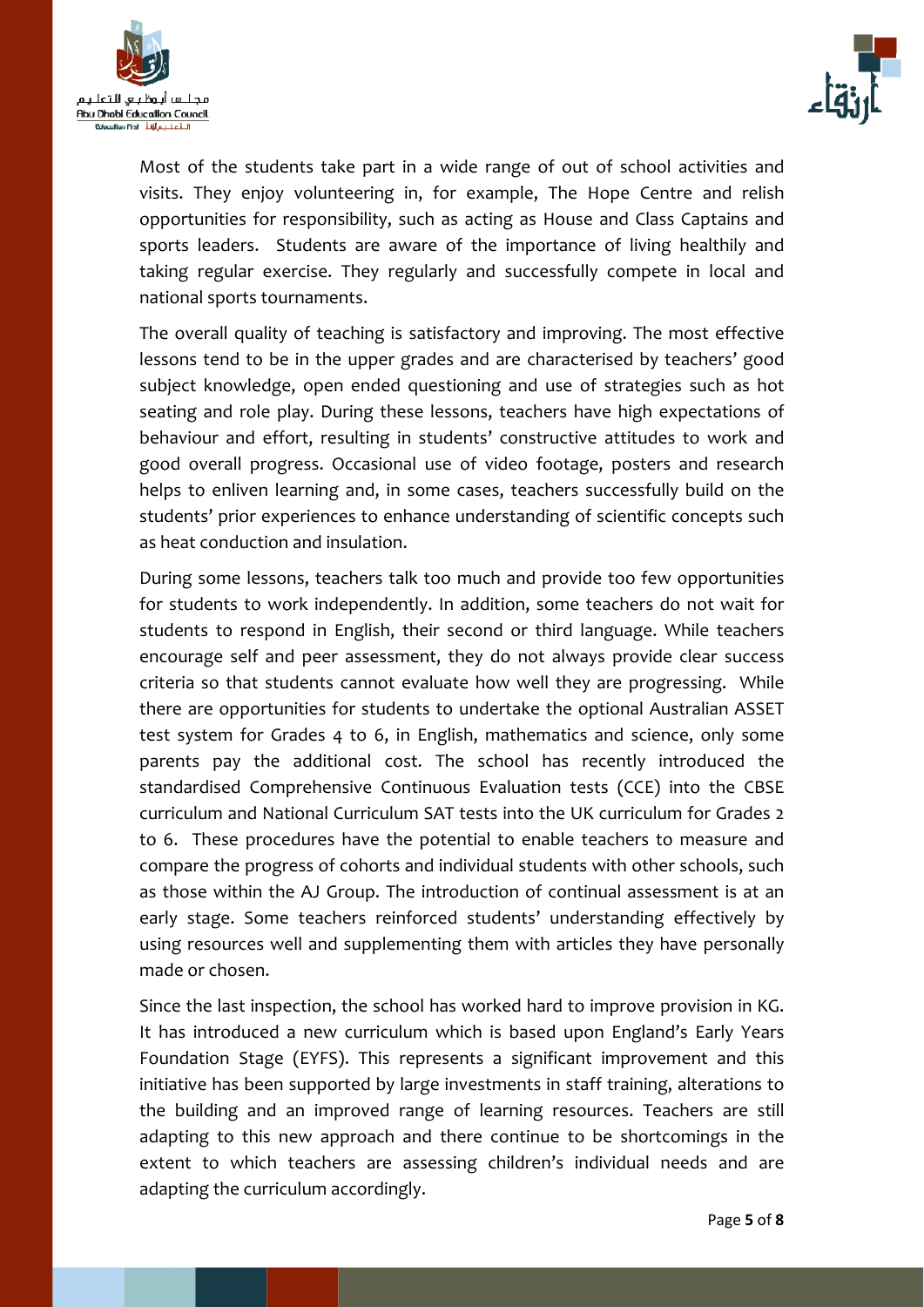



Elsewhere in the school, there are some opportunities for students to undertake creative activities and participate in a growing range of activities and visits to industry and business. These include links within the AJ Group and the Indian Social centre (ISC), which offers quizzes and science competitions. While the needs of most students are met increasingly effectively through focussed assessment processes, students with additional learning needs are not always identified and they do not receive the help they need. In addition, provision for students who have specific difficulties regarding the acquisition of English is weak and they made limited progress during lessons seen.

Students have a thorough understanding of UAE values, culture and society through daily assemblies, school events and promotion of these values across the subject areas. The school compares favourably with similar schools in its innovative approach to developing skills for life and encouraging students to take up leadership and roles of responsibility. The 'Stride' programme (Students Taking Responsibility in Demonstrating Excellence) for the most able students provides opportunities for leadership and academic extension, as does the 'No Child Left Behind' programme which involves students helping each other to improve.

The school gives high priority to students' personal wellbeing and academic development. Students feel very safe and looked after and established procedures ensure teachers identify and support those who are experiencing difficulties.

Members of staff are fully trained with regard to safeguarding matters. Recruitment procedures are thorough and child protection procedures are good.

Many students confirm that the school adopts a very firm and effective stance with regard to the management of bullying or anti-social behaviour. Procedures for monitoring and promoting attendance are thorough and effective; emerging patterns are quickly identified and followed up with parents where necessary. The school day begins promptly and punctuality is good. Career guidance is comprehensive and, by the end of the High School, almost all students have identified a career and have firm plans for the future.

The site is safe and secure and the school is very clean. Corridors and classrooms are enhanced by posters and the display of students' work. Most of the classrooms, including the science laboratories, are sufficiently spacious for the number of students on roll. The library is too small and space for private study is very restricted. It has only one computer, shared by staff and students. Recreation areas are hard paved, as are the volleyball and basketball courts and these surfaces could result in increased risk of injury. There is sufficient shaded space outside, although there is no air conditioned indoor gymnasium. The central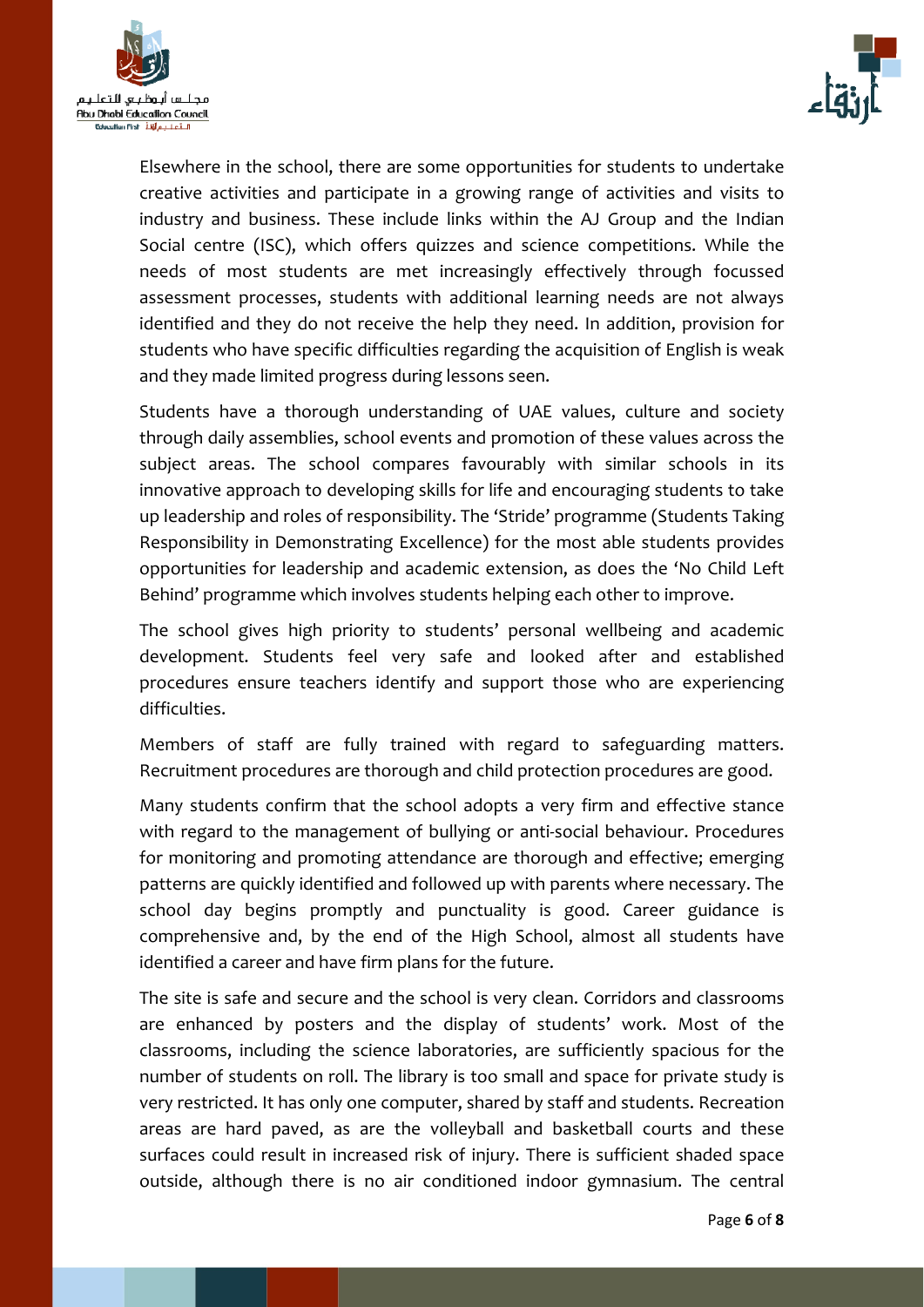



shared area and outdoor play area within KG are too small. There are also insufficient toilets for the number of KG students and they are not accessible from the classrooms, which limits the emerging independence of small children.

Overall, the school is adequately resourced and there is a sufficient number of appropriately qualified and experienced teachers. They enjoy good access to focused training, which is often delivered and monitored by Focal Point Management Consultancy: Training and development Division, management specialists within the AJ group's consultancy. The range of learning resources within the main school is adequate, although there are too few computers and this restricts the extent to which ICT can be incorporated across the curriculum. While the level of resources within KG has improved significantly since the last inspection, there is only limited shared space within the central area. In addition, the outdoor space for KG is too small and, overall, children have too few opportunities to learn through play. There are also only two teaching assistants working across the 18 KG classrooms. They do not have time to interact with children individually to model the type of play which would support more rapid progress.

The principal provides strong leadership and has secured the confidence and resolve of the leadership team, middle managers and staff. They value his consultative and open style of leadership and have embraced the restructuring of the leadership and management teams. The principal provides clear strategic direction for the work of the school and relationships between leaders are positive and constructive.

Academic headteachers, phase leaders and heads of departments share a strong commitment to the aims and values of the school. Leaders have responded well to the devolvement of leadership and decisionmaking responsibilities and all teachers have the opportunity to express their views and meet with the owners.

Academic headteachers, phase leaders, subject coordinators and teachers are all involved in self evaluation, which is thorough and accurate. The leadership team has a realistic view of the school's strengths and weaknesses and has well-judged and ambitious plans for the future. They are fully aware that some of the recent changes have not yet realised their full impact. There is good capacity to improve.

The school is over-subscribed. Almost all parents who completed their questionnaire think the school is well led and managed, although one fifth would like more information about their child's progress and feels the school does not value their opinions. There is dedicated time each week for parents to speak with senior leaders and suggestion boxes are provided around the school. Fees are